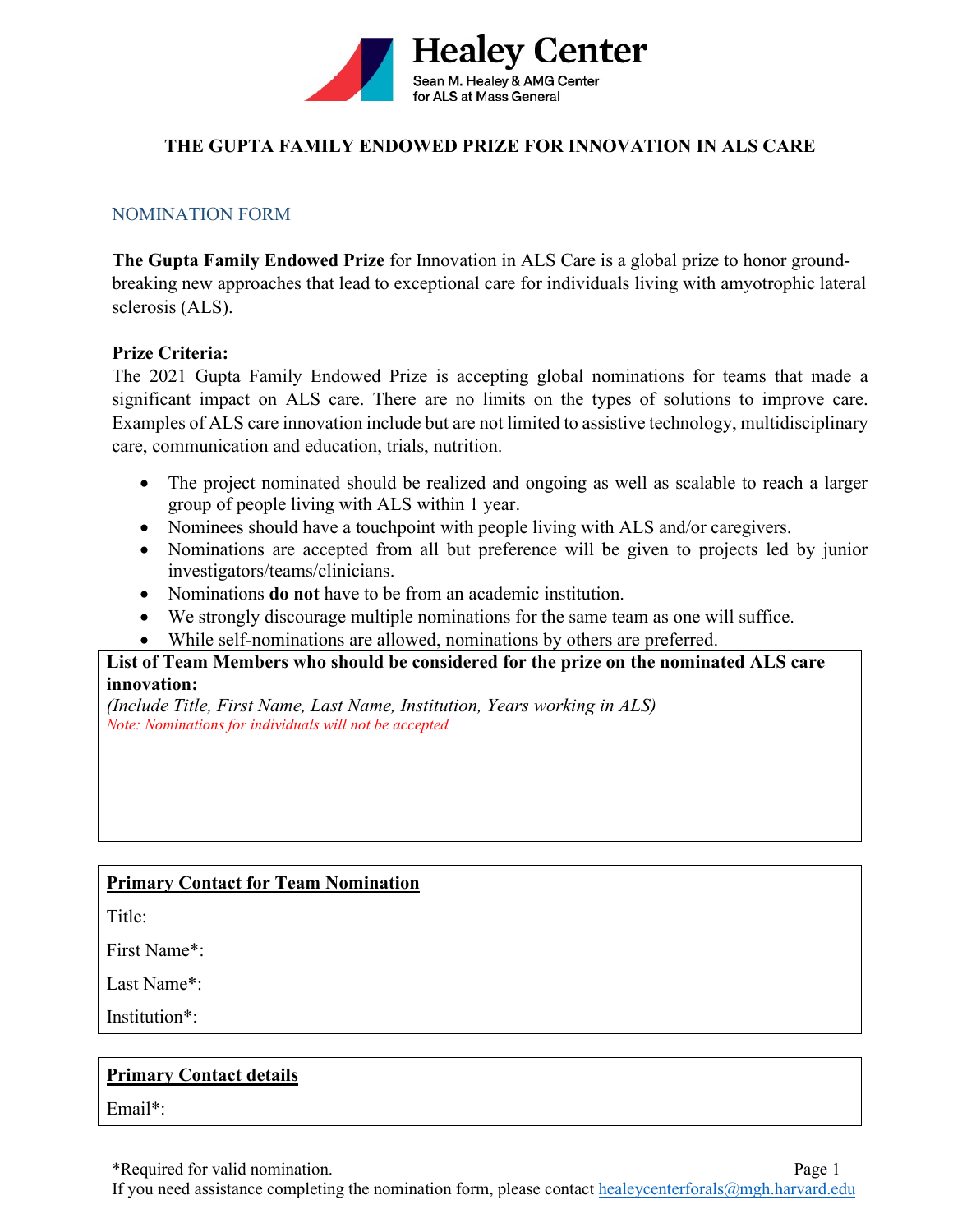

Country\*:

City\*: State\*: Zip Code\*:

Phone:

# **Work being nominated**

*Nominees are being recognized for… (25 words limit).*

## Brief description\*:

*Significance of the nominated work and its impact on ALS care (500 words limit).*